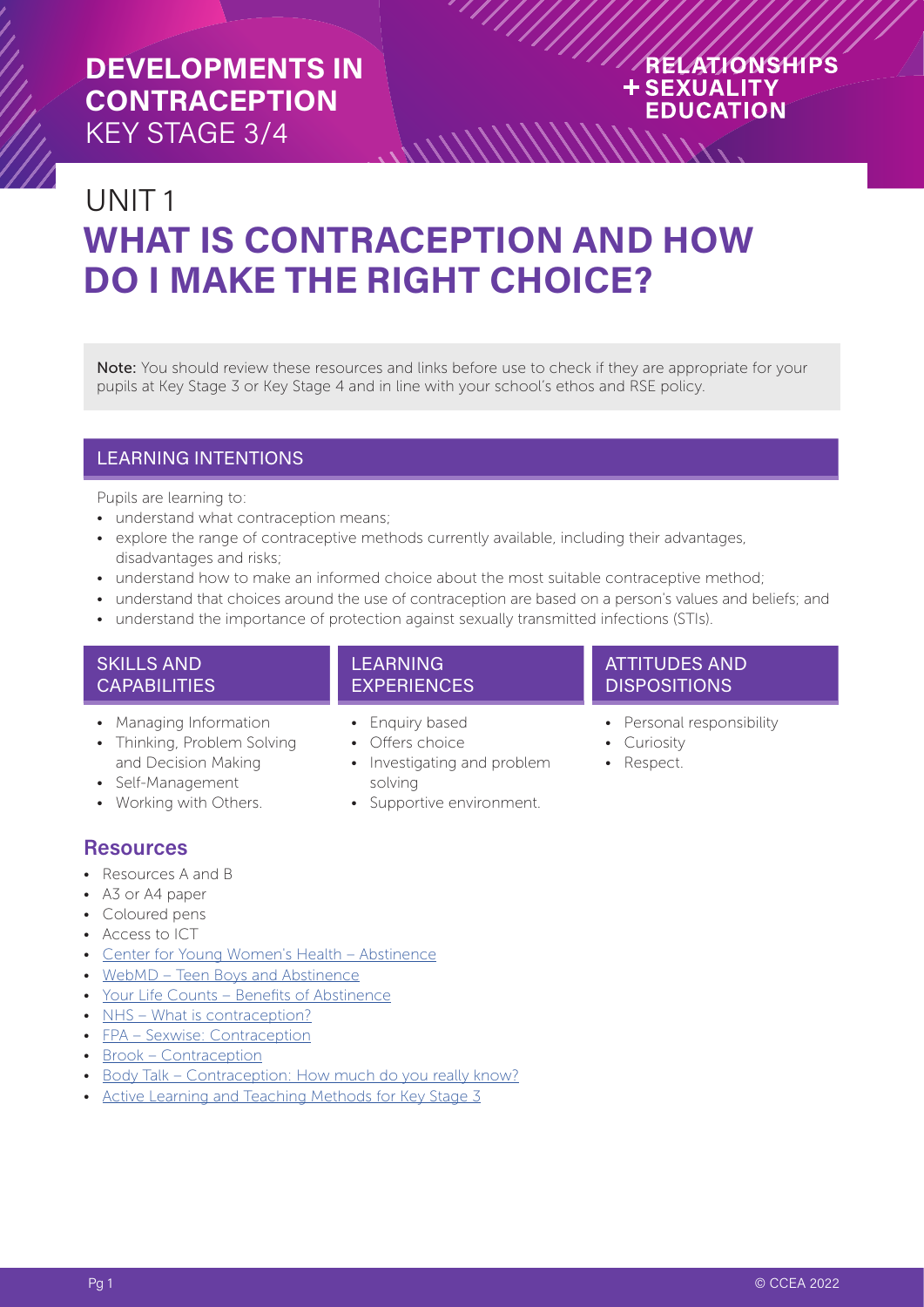## RELATIONSHIPS **+SEXUALITY EDUCATION**

## UNIT 1 **WHAT IS CONTRACEPTION AND HOW DO I MAKE THE RIGHT CHOICE?**

 $\frac{1}{\sqrt{2}}$ 

## **Teaching Notes**

Although the age of consent in Northern Ireland is 16, evidence suggests that some young people do not wait until 16 to engage in sexual activity. (See the Northern Ireland Statistics and Research Agency [Young](https://www.nisra.gov.uk/publications/young-persons-behaviour-and-attitude-survey-2019)  [Persons' Behaviour and Attitudes Survey 2019](https://www.nisra.gov.uk/publications/young-persons-behaviour-and-attitude-survey-2019), available at www.nisra.gov.uk, for more information.) This can create challenges for teachers. See below CCEA's advice from [Personal Development Guidance for Key](https://ccea.org.uk/document/1535)  [Stage 4](https://ccea.org.uk/document/1535):

'As part of the curriculum, teachers can provide general information to all pupils about a range of issues, including the types of contraception and the risks to health, advice on smoking, gambling, alcohol etc. They can provide all pupils with information about where, and from whom, they can receive confidential advice, treatment and support. Personal medical advice must not be given to individual pupils. Teachers must advise pupils to seek advice from parents, the school health team or medical practitioners.'

## **Links to the [Statutory Requirements for Personal Development at](https://ccea.org.uk/document/941) [Key Stage 3](https://ccea.org.uk/document/941)**

*Key Concept – Self-Awareness*

Pupils should have opportunities to:

- explore personal morals, values and beliefs; and
- investigate the influences on a young person.

#### *Key Concept – Personal Health*

Pupils should have opportunities to:

- explore the concept of health as the development of a whole person; and
- develop understanding about, and strategies to manage, the effects of change on body, mind and behaviour.

#### *Key Concept – Relationships*

Pupils should have opportunities to:

- explore the qualities of a loving, respectful relationship;
- develop coping strategies to deal with challenging relationship scenarios;
- explore the implications of sexual maturation; and
- explore the emotional, social and moral implications of early sexual activity.

## **Links to the [Statutory Minimum Content for Learning for Life and Work at](https://ccea.org.uk/document/909) [Key Stage 4](https://ccea.org.uk/document/909)**

#### *Personal Development*

Pupils should be enabled to:

- develop an understanding of how to maximise and sustain their own health and wellbeing;
- reflect on, and respond to, their developing concept of self, including managing emotions and reactions to ongoing life experiences;
- recognise, assess and manage risk in a range of real-life contexts;
- develop their understanding of relationships and sexuality and the responsibilities of healthy relationships; and
- develop an understanding of the roles and responsibilities of parenting.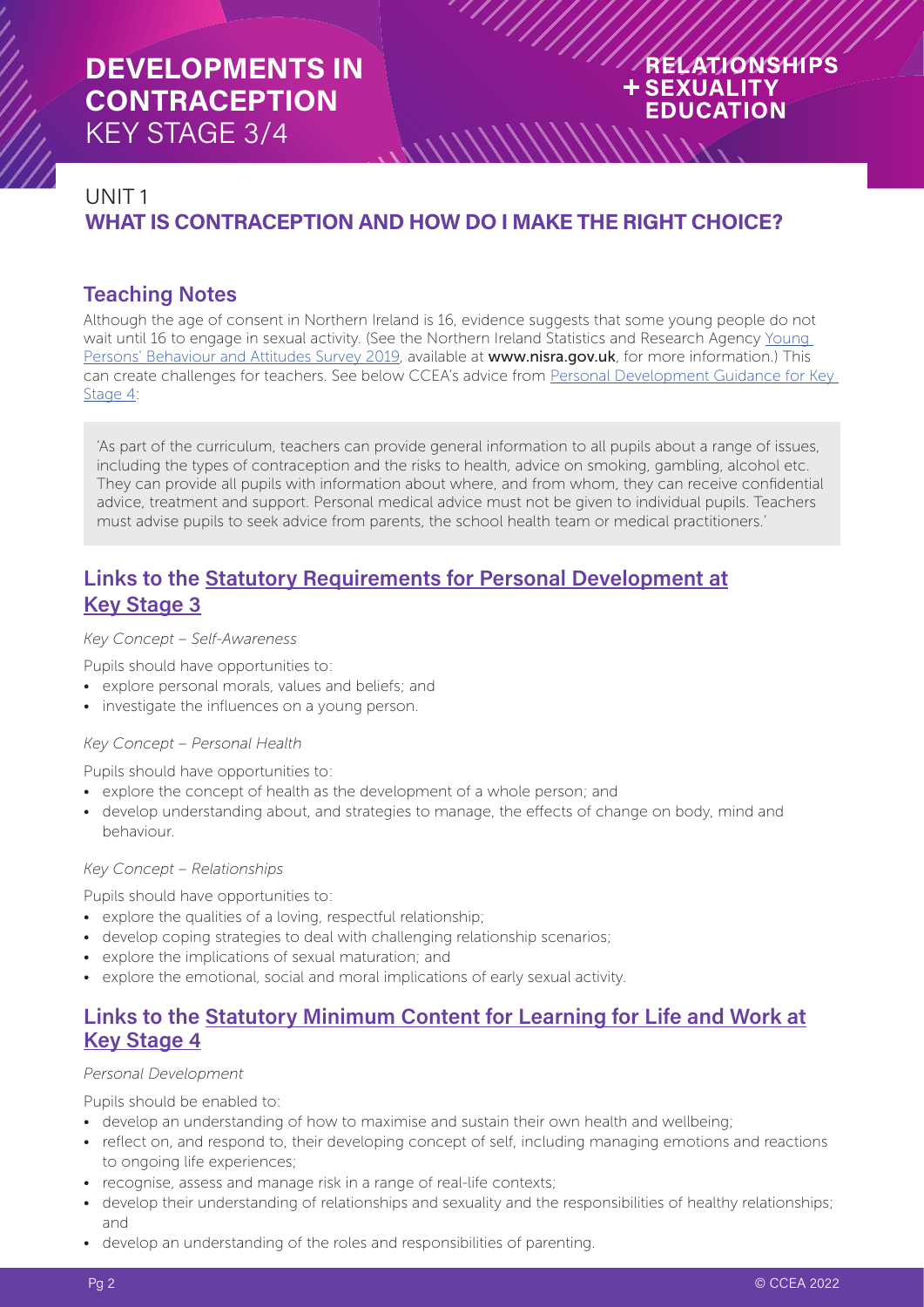## RELATIONSHIPS **+SEXUALITY EDUCATION**

## UNIT 1 **WHAT IS CONTRACEPTION AND HOW DO I MAKE THE RIGHT CHOICE?**

 $\frac{1}{\sqrt{2}}$ 

# **Activity 1**

## **What is contraception?**

- Ask the pupils to complete a think, pair and share exercise on the question 'What is contraception?'
- This is a useful way to introduce the topic and to explore some of its complexities.
- See our [Active Learning and Teaching Methods for Key Stage 3](https://ccea.org.uk/document/1111) resource for details about think, pair and share.
- Pupil answers might include 'something to stop a pregnancy' and they might give examples of methods of contraception.
- Ask the groups to share their ideas in a class discussion and then encourage the pupils to agree a class definition of contraception.

## **Teaching Notes**

- Keep in mind that the class will have a range of attitudes and experiences. Some of the pupils may be sexually active, while many others may not be. It's important that all pupils feel included in the discussion and confident that their voice will be heard and consideration taken of pupils' beliefs and values.
- You could use the following resources to discuss abstinence with the class:
	- [Center for Young Women's Health Abstinence,](https://youngwomenshealth.org/2013/02/22/abstinence/) available at www.youngwomenshealth.org
	- [WebMD Teen Boys and Abstinence](https://teens.webmd.com/boys/teen-boys-abstinence#1), available at www.webmd.com
	- [Your Life Counts Benefits of Abstinence](https://yourlifecounts.org/learning-center/sex/benefits-of-abstinence/), available at www.yourlifecounts.org
- The word **contraception** simply means 'against conception'. So, in theory, anything that prevents conception is contraception. Conception happens when a sperm fertilises an egg. Contraception works by either:
	- keeping the egg and sperm apart;
	- stopping ovulation (the release of an egg); or
	- preventing the fertilised egg attaching to the lining of the womb.
- Explain to the pupils that this does not mean all contraception is safe or effective.
- At this point, you should review the age of consent and the law with the pupils to make sure they understand the following points:
	- The age of sexual consent is 16 in Northern Ireland, regardless of gender or sexual orientation.
	- There are laws to protect children under 16 from sexual abuse. However, these laws are not intended to prosecute teenage sexual activity where it is mutually agreed between two people of a similar age, unless abuse or exploitation is involved.
	- Specific laws protect children under 13 years of age who cannot legally give their consent to any form of sexual activity.
	- Remind the pupils that practising abstinence is a healthy choice for many young people.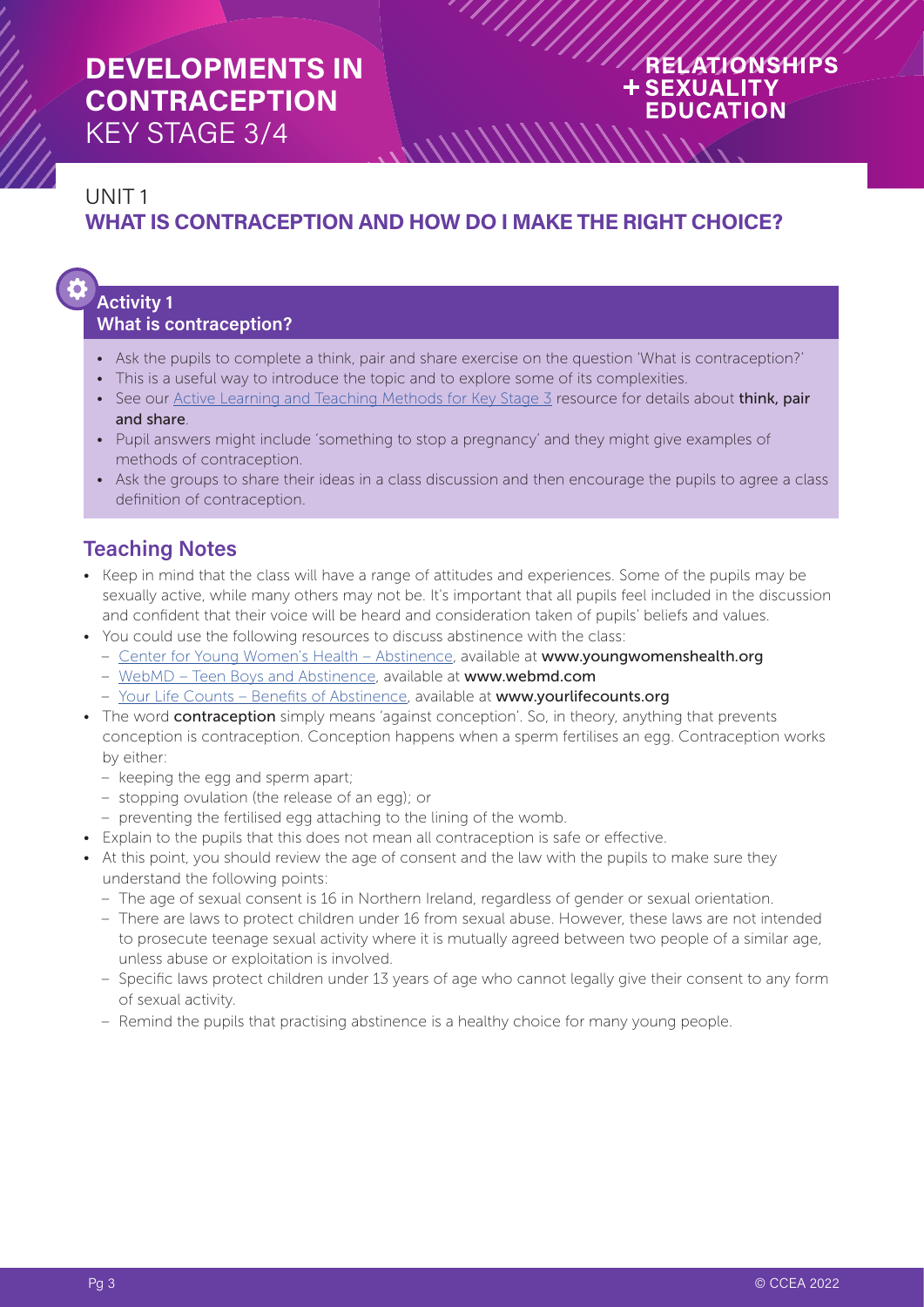## RELATIONSHIPS **+SEXUALITY EDUCATION**

## UNIT 1 **WHAT IS CONTRACEPTION AND HOW DO I MAKE THE RIGHT CHOICE?**

 $\frac{1}{2}$ 

 $\mathcal{U} \mathcal{U} \mathcal{U} \mathcal{U} \mathcal{U} \mathcal{U} \mathcal{U} \mathcal{U}$ 

# **Activity 2**

## **Contraception mind map**

- As a class (or in small groups if more appropriate) ask the pupils to list or name as many methods of contraception as they can. At this point, accept slang or colloquial terms.
- Divide the pupils into pairs or small groups.
- Give each group a sheet of A3 or A4 paper, coloured pens and a copy of Resource A, which contains a list of current contraceptive methods.
- Ask the groups to complete a mind map for one or two of the contraceptive methods, making sure that the class as a whole covers a wide range of methods.
- Give the class the following headings as guidance:
	- How does the contraceptive method work?
	- Is it reliable?
	- What are the advantages?
	- What are the disadvantages and risks?
	- Does it protect against STIs?
	- Who would it be suitable for?
- Ask the groups to share their mind maps with the rest of the class and:
	- discuss the information they know about contraception; and
	- identify where there are gaps in their knowledge.
- Pupils will return to the mind maps at the end of Activity 3 to show what new knowledge and understanding they have gained.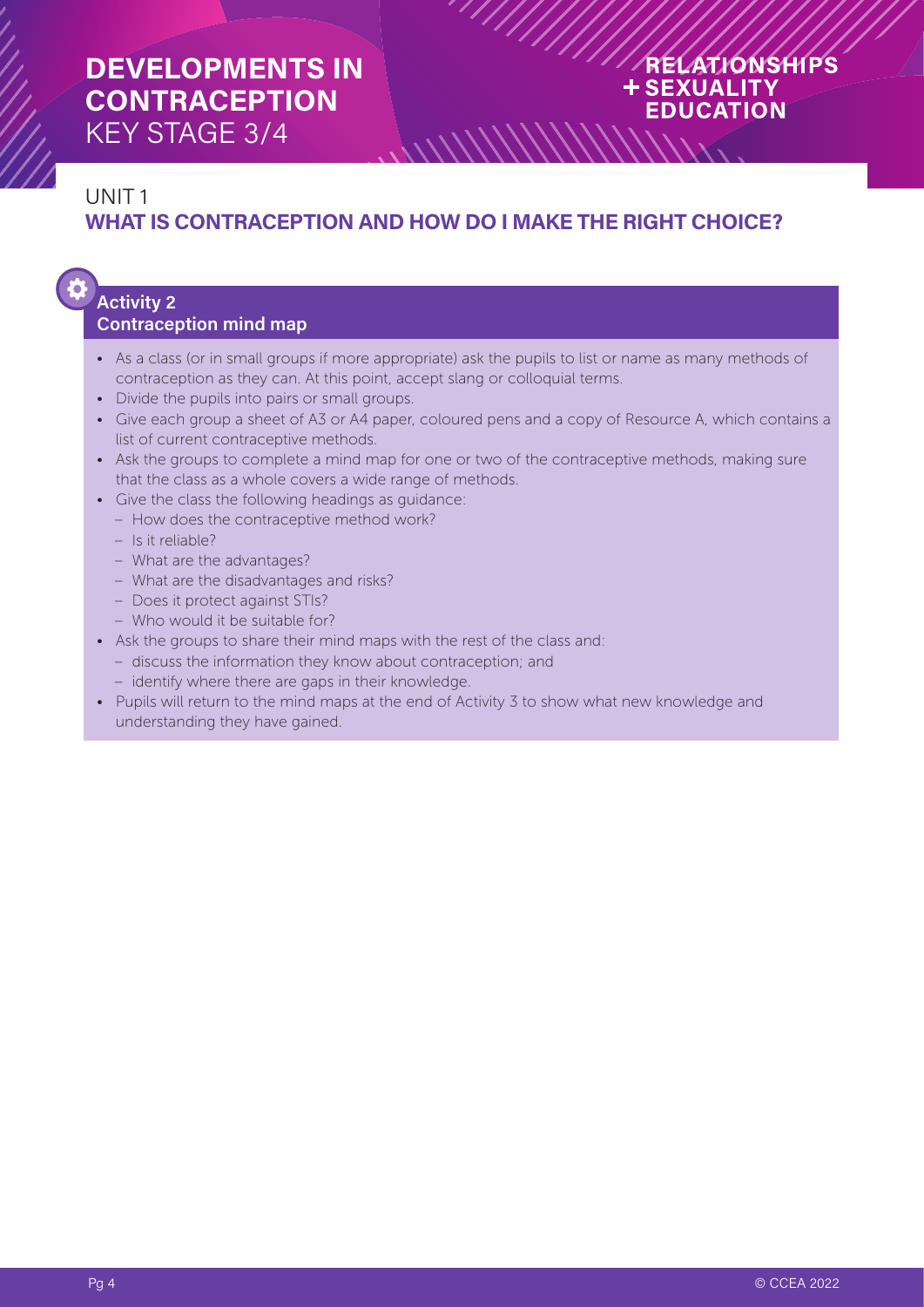## RELATIONSHIPS **+SEXUALITY EDUCATION**

## UNIT 1 **WHAT IS CONTRACEPTION AND HOW DO I MAKE THE RIGHT CHOICE?**

 $\frac{1}{\sqrt{2}}$ 

#### **Activity 3 Contraception facts**

- You can use the NHS page [What is contraception?,](https://www.nhs.uk/conditions/contraception/what-is-contraception/) available at www.nhs.uk, as a reference source for this activity.
- The websites below feature detailed, up-to-date information about contraception. They are aimed at young people and can help to dispel some of the myths about contraception.
	- [FPA Sexwise: Contraception](https://www.sexwise.org.uk/contraception), available at www.sexwise.org.uk
	- [Brook Contraception](https://www.brook.org.uk/topics/contraception/), available at www.brook.org.uk
- Use one or more of the sites with the class to show the different methods of contraception and then encourage a class discussion.
- After giving the class enough time to research the different contraceptive methods, give each pupil a copy of Resource B and ask them to complete the 3-2-1 evaluation.
- Then ask the pupils to return to their mind maps from Activity 2 and complete any gaps using the knowledge they have gained in this activity.
- Display these mind maps around the classroom and use them as a focal point for discussion and to prompt any further questions.
- If you are unsure of an answer to a question, be prepared to say so and tell the class that you will try to find out more information for the next lesson.
- You may wish to provide an Any Questions? box for pupils to anonymously post questions they are unwilling to ask in the classroom in front of their peers. You can then anonymously discuss these questions during another lesson.
- Complete this activity by asking the pupils to try the Body Talk [Contraception: How much do you really](https://bodytalk.org.au/quizzes/contraception-how-much-do-you-really-know/) [know?](https://bodytalk.org.au/quizzes/contraception-how-much-do-you-really-know/) quiz, available from www.bodytalk.org.uk

## **Activity 4**

## **Review of learning intentions**

It's important that pupils have opportunities to reflect on their learning. You can choose from a range of methods detailed in our [Active Learning and Teaching Methods for Key Stage 3](https://ccea.org.uk/document/1111) resource, such as:

- Dartboard Evaluation
- Graffiti Board
- Fist-to-Five
- KWL (Know Want to Know Learned) Grid
- Post-It Collection.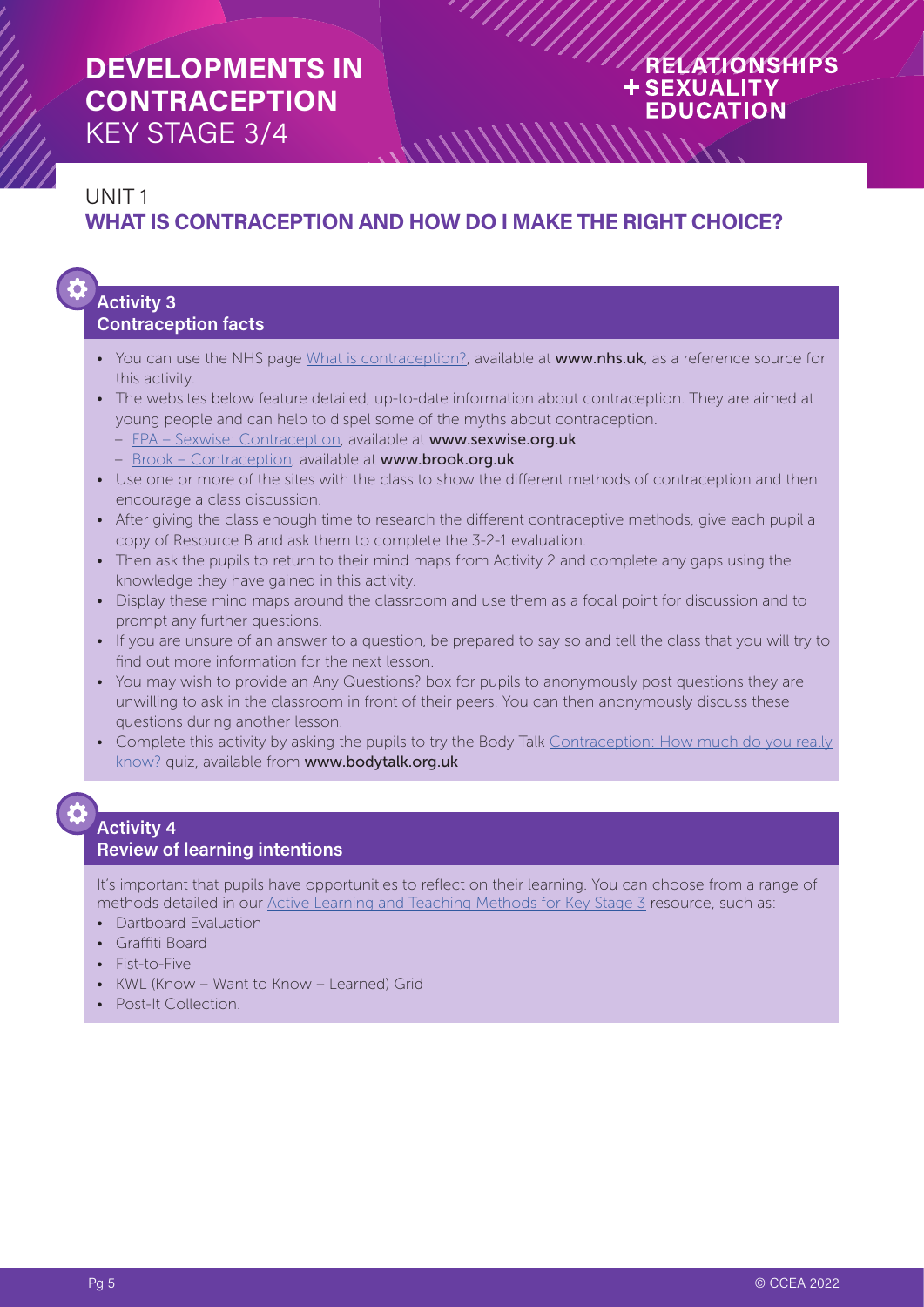#### ATIONSHIPS **SEXUALITY** 4 **EDUCATION**

## RESOURCE A: **METHODS OF CONTRACEPTION**

Male condom

 $\frac{1}{2}$ 

Female condom

Contraceptive pill

Morning after pill (emergency contraception)

Contraceptive implant

Contraceptive injection

Contraceptive patch

Vaginal ring

Diaphragm (cap)

The rhythm method

Intrauterine device (IUD)

Intrauterine system (IUS)

Sterilisation

Abstinence